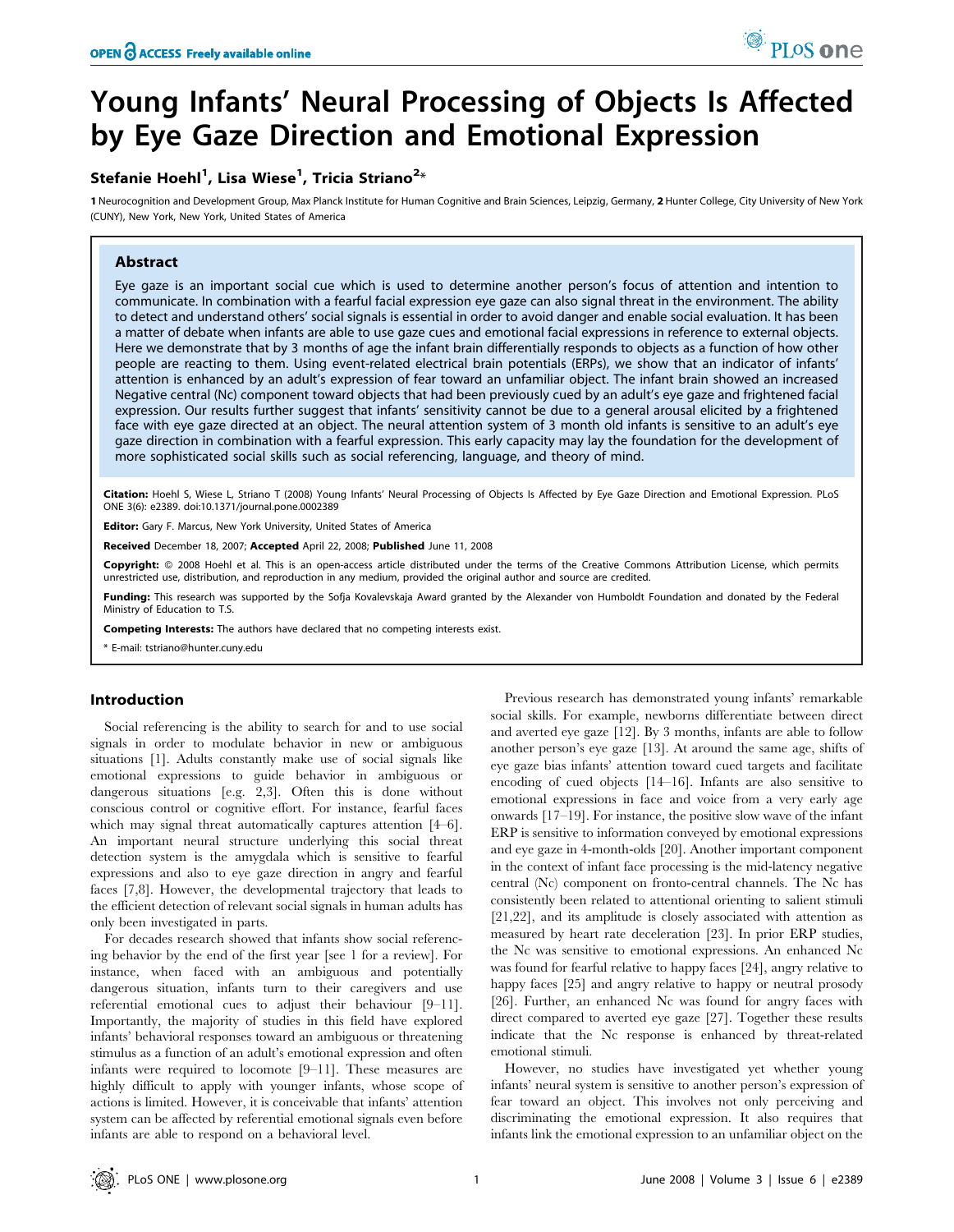basis of eye gaze direction. Possibly, this involves an explicit understanding that the emotional expression is aimed at something in the environment in a referential way. However, rather automatic mechanisms are also conceivable. Based on behavioural studies, the understanding that eye gaze is referential has been attributed to infants by 8 to 12 months of age [28,29]. Referential understanding of emotions has been demonstrated by 12 months of age [10].

We directly investigated whether young infants' neural responses can be affected by an adult's fearful expression and eye gaze when directed at an unfamiliar object. To explore this question we chose the measurement of a well-established neural correlate of infants' attention, namely the Nc component of the ERP. Three visual ERP experiments with healthy infants were conducted in order to explore young infants' sensitivity to eye gaze and emotional expressions that are directed at external objects. In study 1, 3-month-old infants were exposed to adult faces looking toward unfamiliar objects while posing either a fearful or a neutral expression. Following each face-object stimulus the respective object was presented again without the face (Figure 1a). We chose to test this very young age group because infants use eye gaze cues to guide attention and facilitate learning by that age [14–16]. We hypothesized that infants would react with an enhanced Nc component to objects that had been gaze cued by a fearful compared to a neutral face before. If the infant brain is able to link the emotional expression to the object through eye gaze direction, no effect of emotion on Nc amplitude should be found if (1) following each face-object stimulus a novel object is presented (study 2; Figure 2a) and (2) eye gaze of the adult is averted away from the object (study 3; Figure 3a).



Figure 1. Stimuli and results for study 1. Example of one trial in the fearful face condition (Figure 1a). A central attractor object preceded each trial to catch infants' attention. Then a fearful or neutral face was presented looking at an object. A blank screen period followed after the face and object stimulus (not depicted, varying duration between 400 and 600 ms). The same object was then presented alone, followed by a blank screen period. Note that the depicted face was not used in the current study. Original faces cannot be published. ERP responses to objects alone on frontocentral channels (Figure 1b). Note that negative is plotted upwards. Objects that had before been gaze cued by a fearful expression elicited a substantially enhanced Nc component (red) compared to neutrally cued objects (blue). doi:10.1371/journal.pone.0002389.g001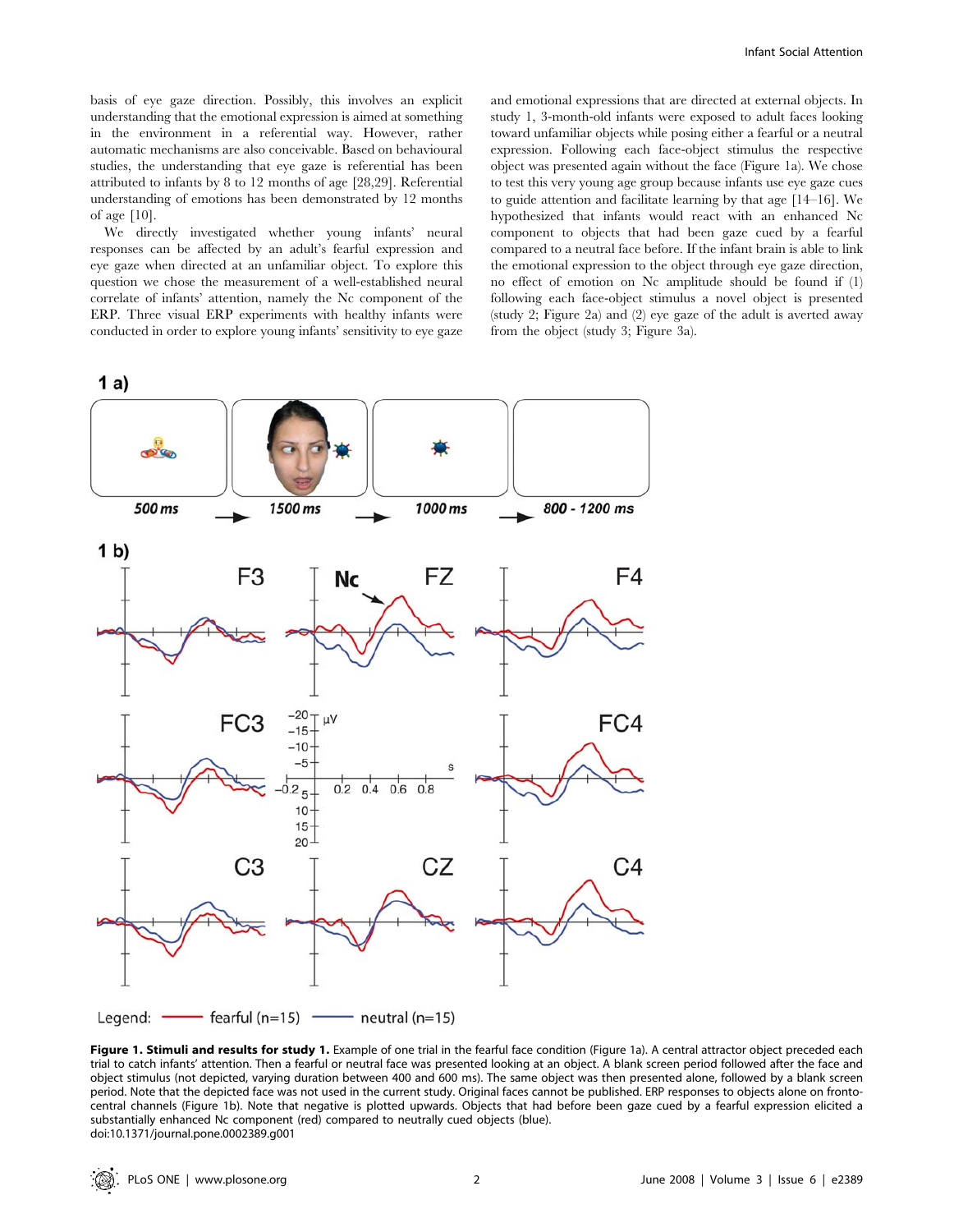

Figure 2. Stimuli and results for study 2. Example of one trial in the fearful face condition (Figure 2a). Following each face-object stimulus a different object was presented. ERP responses to objects alone on fronto-central channels (Figure 2b). Note that negative is plotted upwards. No difference was found between Nc amplitude for objects following a fearful compared to a neutral face plus objects dyad. doi:10.1371/journal.pone.0002389.g002

#### Results

ERP responses to objects in study 1 are presented in Figure 1b. Objects that had previously been gaze cued by an adult with a fearful expression elicited a substantially increased Nc component on right fronto-central channels when compared to objects that had been looked at by a neutral face.

For statistical analyses mean amplitude was considered within a time window of 500–700 ms after stimulus onset. Mean amplitude was averaged across channels within each region of interest, which were defined as follows: left fronto-central (F3, FC3 and C3), fronto-central (FZ and CZ) and right fronto-central (F4, FC4 and C4). For each of the three studies a repeated measures General Linear Model was applied with emotion (fearful/neutral) and region of interest (left/central/right) as within-subject factors. In study 1, the General Linear Model detected a significant interaction between emotion and region of interest,  $F_{(2,13)} = 6.63$ ,  $p = 0.005$ . Posthoc two-tailed t-tests revealed that on right channel sites the fearful condition elicited the more negative amplitude

peak (mean  $= -9.58$ ; SD  $= 2.4$ ) than the neutral condition (mean = -2.74; SD = 2.4),  $t_{(14)} = -2.94$ , p = 0.011. This difference was not significant on left,  $t_{(14)} = 0.766$ , p = 0.456 or central channels,  $t_{(14)} = -1.41$ , p = 0.179. Visual inspection of the data suggested that the ERP may be more negative in the fearful condition even before onset of the Nc. Therefore, a peak to trough analysis was conducted with the positive peak of the so-called Pb component (positive before) between 200 and 400 ms and the negative peak of the Nc between 348 and 700 ms. The interaction between emotion and location was still marginally significant,  $F_{(2,13)} = 3.141$ , p = 0.060. A t-test on right channel sites also revealed a significant effect,  $t_{(14)} = -2.735$ , p = 0.016. The difference between peak of the Pb and trough of the Nc was greater for the fearful (mean  $= -25.75$ , SD = 15.0) than for the neutral condition (mean  $=-21.09$ , SD = 13.8).

Applying the same General Linear Model and additional t-tests, no effects of emotion or location on amplitude of the Nc were found in studies 2 and 3 with a statistical threshold of  $p<0.05$  (see Fig. 2b and 3b).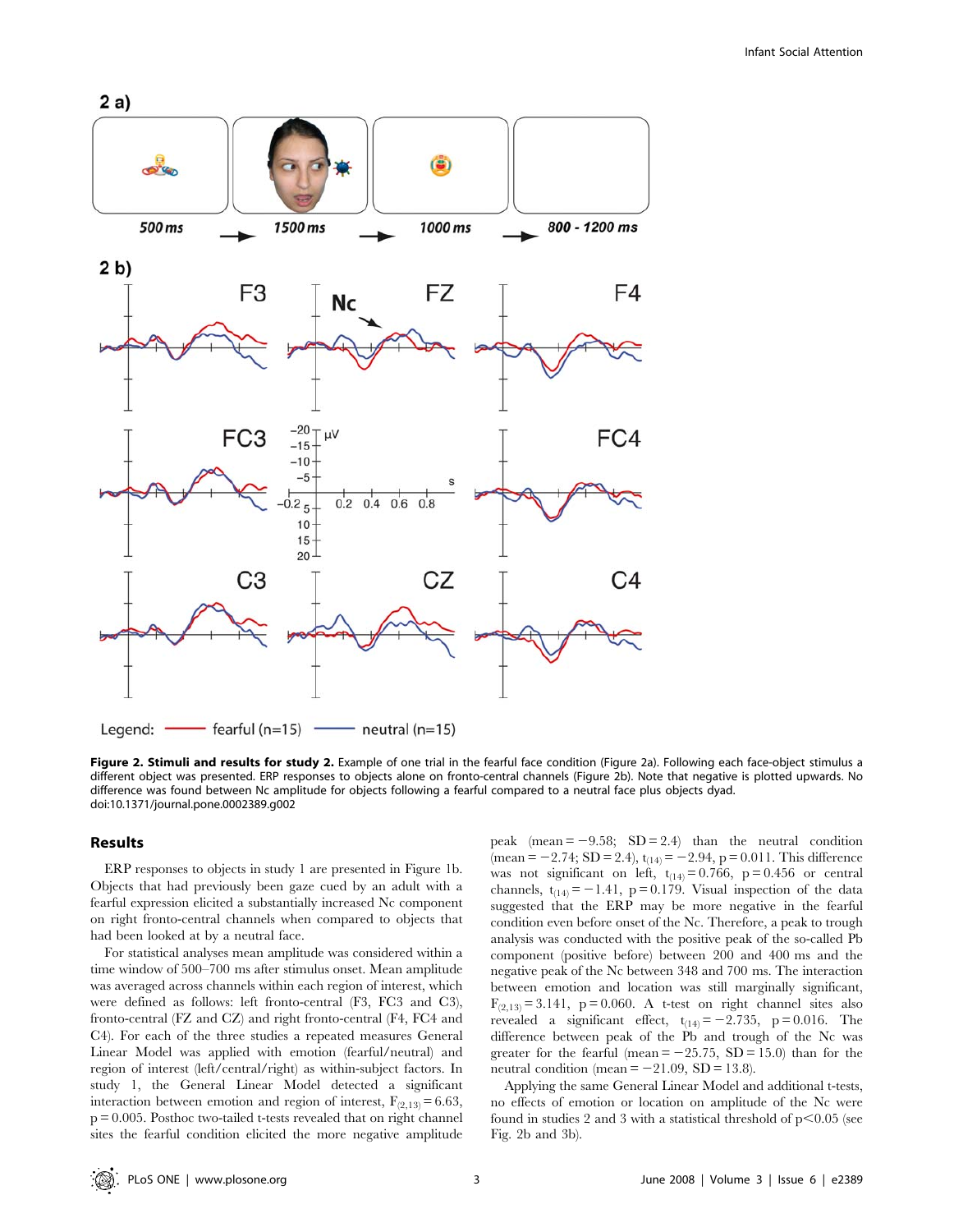We further applied a General Linear Model with emotion (fearful/neutral) and region of interest (left F3, FC3, C3/central FZ, CZ/right F4, FC4, C4) as within-subject factors, and study  $(1, 2, 3)$  as a between-subjects factor. This was done in order to test our hypothesis that the factor emotion would have a differential impact on mean amplitude of the Nc in study 1 compared with studies 2 and 3. As expected, a significant interaction between emotion, region of interest and study was found,  $F_{(2,42)} = 2.506$ , p = 0.048.

#### **Discussion**

Infants allocated increased attention toward objects that were potentially dangerous, namely objects that had been gaze cued by an adult with a fearful expression. The lateralization of this effect to the right hemisphere is in accordance with previous findings using a similar paradigm with neutral faces [15] and a righthemispheric bias for face processing in previous ERP studies investigating the Nc component [30].

However, alternative explanations for these results should be taken into account. First, it is conceivable that a fearful face directing eye gaze toward a simultaneously presented object elicits an unspecific arousal which causes infants to direct attention toward any following stimulus. Therefore, in study 2 infants were presented with novel objects after each face-object dyad. No difference was found between conditions in this study which suggests that infants did not generalize the emotional expression to any subsequent stimulus.

Second, it may be that a fearful face attracts infants' attention away from the object more than a neutral expression. Therefore, when presented again, objects that had been gaze cued by a fearful face may be more novel and attract more attention compared to objects that had been accompanied by a neutral face. Further, it may be that infants simply associated the fearful face with the simultaneously presented object without regarding the adult's gaze direction. In study 3, eye gaze of the adult was therefore averted away from the object. Again, no difference between fearful and neutral trials was found. This suggests that infants were indeed sensitive to the adult's eye gaze direction, and did not react with enhanced attention toward objects that had previously been presented with a fearful face gazing away from the object. The results of this study also speak against the interpretation that infants in study 1 allocated more attention toward fearfully cued objects, because these were less familiar. If the presence of a fearful face prevented efficient encoding of objects in study 1 the same effect should have been observed in study 3, which was not the case.

The current experiments are the first to demonstrate 3-monthold infants' sensitivity to fearful expressions together with referential eye gaze. These findings are intriguing considering that previous studies failed to demonstrate social referencing behavior in infants at 10 months [31,32]. What can account for this discrepancy? Instead of exploring infants' behavioral reactions to displays of emotion directed at novel objects, we chose to measure infants' attention to gaze cued objects as reflected by the Nc component. We show that infants' attention toward novel objects is substantially increased by an adult's expression of fear toward the object. We suggest that even though young infants' scope of action is limited, they are nonetheless already prepared to utilize adults' social signals in order to guide their attentional resources [see also 33,34].

However, our results leave open whether infants were really aware of the referential meaning of eye gaze and a fearful expression in our experiment. Potentially, the fearful expression elicited an enhanced arousal which was then associated with the gaze cued object. Even without an explicit understanding of the referential meaning of the

communicative signals this would lead to enhanced attention toward fearfully cued objects. In either way, we show that remarkably young infants are able to discriminate an emotional from a neutral expression and associate it with a gaze cued object.

The cortical source of the Nc component has been located in the prefrontal cortex and anterior cingulate [35], which is implicated in conflict monitoring and attention control [36–40]. In patients with panic disorders abnormal activations have been found in response to fearful facial affect in the anterior cingulate and the amygdala [41]. The amygdala is known to play a crucial role in the processing of threat-related stimuli [42,43], and is sensitive to the direction of eye gaze in faces displaying fearful or angry affect [7]. A fearful face directing eye gaze at a novel stimulus may rapidly elicit activation in subcortical structures which then modulate activation in cortical structures related to attentional processes [4]. Our findings suggest that this mechanism may come on-line very early in human ontogeny. Indeed, it has been argued that a subcortical face processing pathway, involving the amygdala, exists already in early infancy, and that this pathway modulates responses of cortical areas to social stimuli [44]. This subcortical pathway may be involved in enhancing infants' attention to faces and socially relevant stimuli [45].

Our findings suggest that even before infants are able to regulate behavior according to an adult's emotional signals toward objects or persons, infants' attention system can already be affected by social cues that signal threat, i.e. a fearful face with eye gaze directed at an object. Further research is required to determine whether this effect is restricted to threat-related emotional expressions like fear and maybe anger, or whether any emotional expression may elicit a similar effect compared with a neutral face. Future studies should also use behavioural measures of attention which have already been applied successfully with young infants [14]. If similar findings can be obtained using different measures of attention this might help to pinpoint the underlying mechanisms.

It has been argued that the ability to detect eye gaze may have evolved in order to detect threat from potential predators [46]. Eye gaze detection is a very basic mechanism that can be observed very early in human ontogeny and that has evolved early in phylogeny. Even non-mammalian prey species, such as black iguanas and chickens, are sensitive to the direction of eye gaze [see 47 for a review]. Primates systematically follow the gaze direction of conspecifics [48] and follow a human experimenter's gaze even behind a barrier [49,50]. From an evolutionary perspective the neural mechanisms examined in this study are highly adaptive as they may directly contribute to survival in potentially dangerous situations.

## Materials and Methods

#### Subjects and experiments

Fifteen typically developing infants (age range from 3;0 months to 4;0 months; study 1: average age 112.5 days, 11 males; study 2: average age 103.5 days, 10 males; study 3: average age 112.5 days, 8 males) were included in the final samples of each of the 3 experiments, respectively, after their parents had given written consent. In all, another 58 infants had to be excluded from the three experiments due to fussiness or failing to reach at least 10 artifact-free trials per condition for averaging. This corresponds to the common drop-out rate in infant ERP studies [51]. The mean number of trials that were included for every infant per condition was 19.06.

Each trial consisted of a central attractor object (displayed for 500 ms), a fearful or neutral face plus object stimulus (displayed for 1500 ms), a blank screen period with a randomly varying duration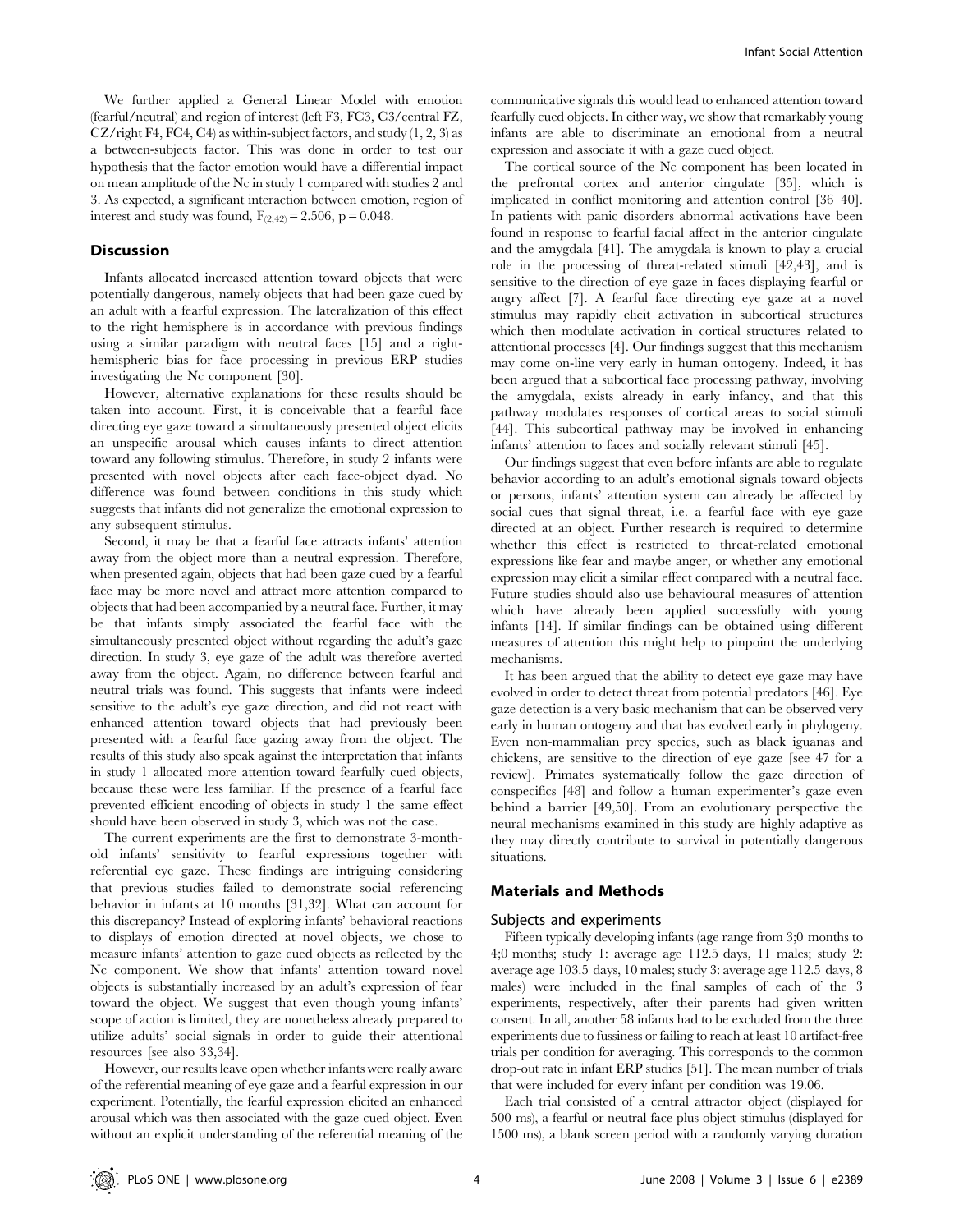

Figure 3. Stimuli and results for study 3. Example of one trial in the fearful face condition (Figure 3a). Neutral and fearful faces gazed away from the objects that were subsequently presented alone. ERP responses to objects alone on fronto-central channels (Figure 3b). Note that negative is plotted upwards. No difference was found between Nc amplitude for objects that had been presented with a fearful compared to a neutral face gazing away from the object.

doi:10.1371/journal.pone.0002389.g003

(400–600 ms) and an object (displayed for 1000 ms). Every trial was followed by a blank screen period, whose duration varied randomly between 800–1200 ms. Original pictures of neutral and fearful stimulus faces from one male and one female actor were taken from the NimStim Face Stimulus Set (www.macbrain.org). The irises were moved from the middle to the left and right corner of the eyes using Adobe Photoshop. Simulus size was 25 cm×23 cm.

Infants sat on their mother's lap in a dimly lit, sound-attenuated and electrically shielded cabin at a viewing distance of 90 cm away from a 70 Hz 17-inch stimulus monitor. The experiment consisted of one block with 160 trials (containing 80 neutral and 80 fearful face trials). Stimuli were presented using the software ERTS (BeriSoft Corporation, Germany). The two conditions were presented to the infant in a random order with the constraint that the same condition was not presented three times consecutively and that the number of presentations of each set of stimuli was balanced in every 16 trials. The same faces and objects were presented in each of the experiments and in neutral and fearful trials, respectively. Only trials were included in which the infant had seen both the face-object stimulus and the following object. If the infant became fussy or uninterested in the stimuli, the experimenter gave the infant a short break. The session ended when the infant's attention could no longer be attracted to the screen. EEG was recorded continuously and the behavior of the infants was also video-recorded throughout the session.

## Electrophysiological recordings

The same methods and statistical analyses were applied for each of the three experiments. EEG was recorded continuously with Ag-AgCl electrodes from 23 scalp locations of the 10–20 system, referenced to the vertex (Cz) which were attached to a cap. Data were amplified via a Twente Medical Systems 32-channel REFA amplifier. Horizontal and vertical electro-oculograms were recorded bipolarly. Sampling rate was set at 250 Hz. EEG data were re-referenced offline to the linked mastoids. A bandpass filter was set from 0.3–20 Hz.